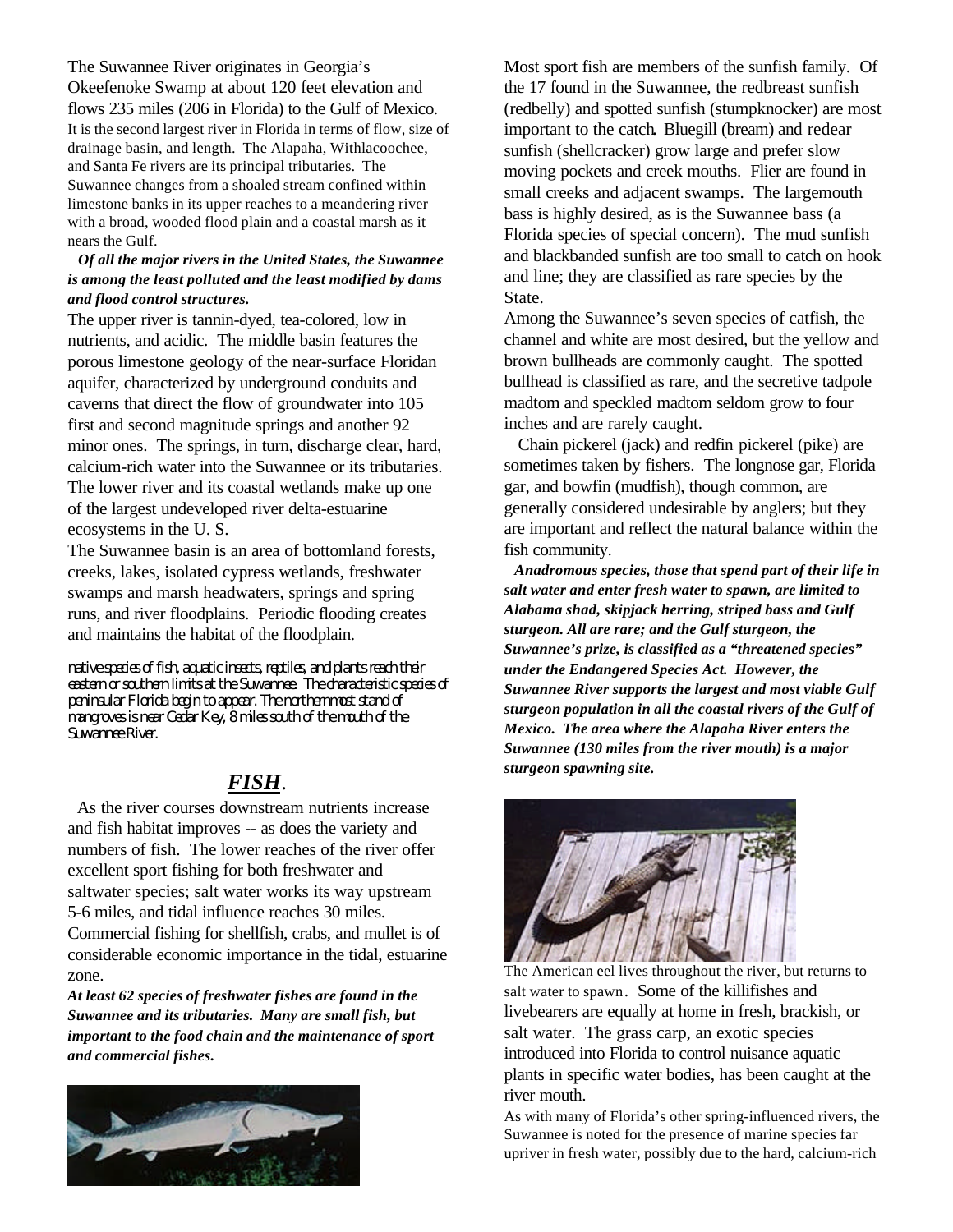spring water. Because of its jumping habits, the striped mullet is the most commonly seen. Others include the southern flounder, hogchoker, gray snapper, Atlantic needlefish, and Gulf pipefish (found in grassbeds in the lower Santa Fe and Ichetucknee rivers).

*The freshwater flowing from the Suwannee to the Gulf creates an estuary that is home to more than 140 species of fish. Such prize fish as spotted seatrout, red drum, mullet, spot, pompano, permit, sheepshead, and others depend on the estuary during some period of their life cycle. Young fish settle into tidal creeks linked to the Suwannee basin; these creeks and marshes are vital to the continued health of the lower Suwannee ecosystem.*

## *WILDLIFE.*

The Suwannee basin is home to a wide variety of terrestrial and aquatic wildlife: white-tailed deer, gray squirrels, the endangered Sherman's fox squirrel, gray

and red fox, pocket gophers (termed "salamanders" or "sandy mounders" by many locals), and marsh rabbits. Other furbearing animals such as raccoon, mink, otter, beaver, opossum, and bobcat, are common. Feral hogs are so plentiful as to be



considered destructive pests and are hunted to control their numbers. Armadillos, having migrated from Texas, are now common in much of Florida and thrive on their diet of grubs. They, in turn are a favored food of bobcats (and of panthers and bears where those are found). The jaguarundi and capybara, immigrants from Central America, are seen occasionally along the Suwannee.

*Endangered West Indian manatees are seen sporadically all months of the year at Manatee Springs. They are also common at Fanning Springs and throughout the lower river in the warmest months, and they have been seen in the Santa Fe and Ichetucknee Rivers. The lower Suwannee and the estuary are manatee birthing and nursery grounds.*



More than 250 species of birds frequent the basin. Looking to the sky one may spot endangered wood storks, threatened bald eagles and sandhill cranes, the sensational swallow-tailed kite and Mississippi kite, red-tailed and red-shouldered hawks, and turkey and black vultures. Wild turkeys, pileated woodpeckers, barred owls, wood ducks, and bobwhite quail always thrill the viewer when spotted in the forest.

Commonly seen over nearshore waters of the Gulf are ospreys, brown pelicans, American oystercatchers, least terns, and raucous laughing gulls. Black skimmers, gracefully cut through the water with their lower beaks.

 Large wading birds such as the great egret and great blue heron are always picturesque. Many wading birds are now listed as pecies of special concern: white ibis, little blue heron, tri-colored heron, and the comically lurching reddish egret. Occasionally, a roseate spoonbill appears.

 Birds of the forest include most of the eastern woodpeckers, yellow-billed cuckoo, gnatcatcher, Carolina chickadee, tufted titmouse, parula and prothonotary warbler, and many species on migration during fall and spring. *Among the most common animals in the basin are the aquatic invertebrates. Those that thrive where the water quality is good enough include mayflies, caddis flies, dragon flies, damsel flies, Dobson flies, gilled snails, clams, and crayfish.*

*Save Our Suwannee has a water quality team that periodically samples the invertebrate life of the Suwannee and Santa Fe to add to the observations made by water quality professionals working in the basin.*

 The rich collection of butterflies in the area keeps butterfly watchers fairly busy around the year. The same is true of moths; particularly striking are the distinctive hovering of the hummingbird moth, the pale green beauty of the luna moth, and the mystery of the underwing moths which rest in barklike camouflage and fly off with a flash of patterned color*.*

Other insects and spiders, in great numbers and variety, make nature-watching in the Suwannee basin a full-time pleasure.

The reptiles and amphibians of the basin are also numerous. Everyone enjoys watching for alligators; and boaters see turtles, perched on downed trees and branches over the water and quickly slipping into the water as disturbance threatens. The Suwannee cooter, the alligator snapping turtle and the gopher tortoise are listed as species of special concern in Florida. The

"gopher" is still fairly common; but many now suffer healththreatening tumors, and they are all limited by constant loss of habitat. The beautiful Eastern indigo snake is listed as a threatened species nationwide. The "cottonmouth" water moccasin is well known and feared, though usually a very placid snake. Other water snakes are typically much more active; a few of them, though not-poisonous, are aggressive if put on the defense. The Eastern diamondback, pygmy rattlesnake, and coral snake are present but rarely seen.